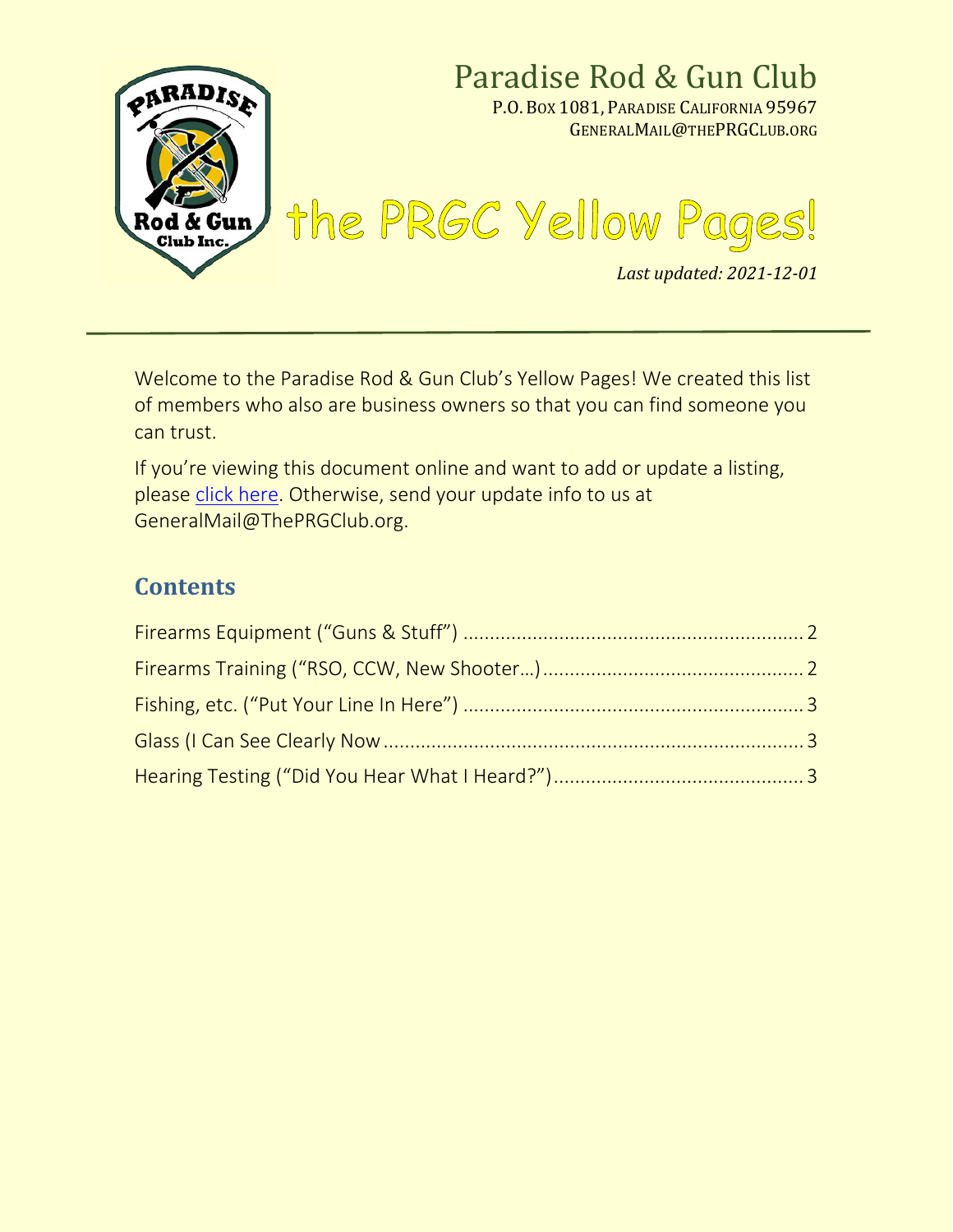

# Paradise Rod & Gun Club<br>The PRGC Yellow Pages!

*Last updated: 2021-12-01*

# <span id="page-1-0"></span>**Firearms Equipment ("Guns & Stuff")**

| <b>Business Name:</b> | <b>Fins, Fur, &amp; Feathers Hunting Sports</b> |
|-----------------------|-------------------------------------------------|
| <b>Member Name:</b>   | Chris & Kathryn Main                            |
| Office:               | 1520 Bader Mine Rd., Paradise CA 95969          |
| Phone:                | 530-876-8800                                    |
| Email:                | <b>None</b>                                     |
| Website:              | www.fffsports.net                               |

### <span id="page-1-1"></span>**Firearms Training ("How To & More")**

| <b>Business Name:</b> | <b>Black Oak Training: NRA, RSO, and CCW Training</b> |
|-----------------------|-------------------------------------------------------|
| <b>Member Name:</b>   | Dennis & Anne Barrett                                 |
| Office:               | P.O. Box 1731, Magalia CA 95954                       |
| Phone:                | 530-459-8920                                          |
| Email:                | info@blackoaktraining.com                             |
| Website:              | www.blackoaktraining.com                              |

| <b>Business Name:</b> | <b>Protection Plus: RSO &amp; CRSO Classes</b> |
|-----------------------|------------------------------------------------|
| Member Name:          | Forrest Holnbach                               |
| Office:               | By appointment                                 |
| Phone:                | 530-680-5428                                   |
| Email:                | <b>None</b>                                    |
| Website:              | None                                           |